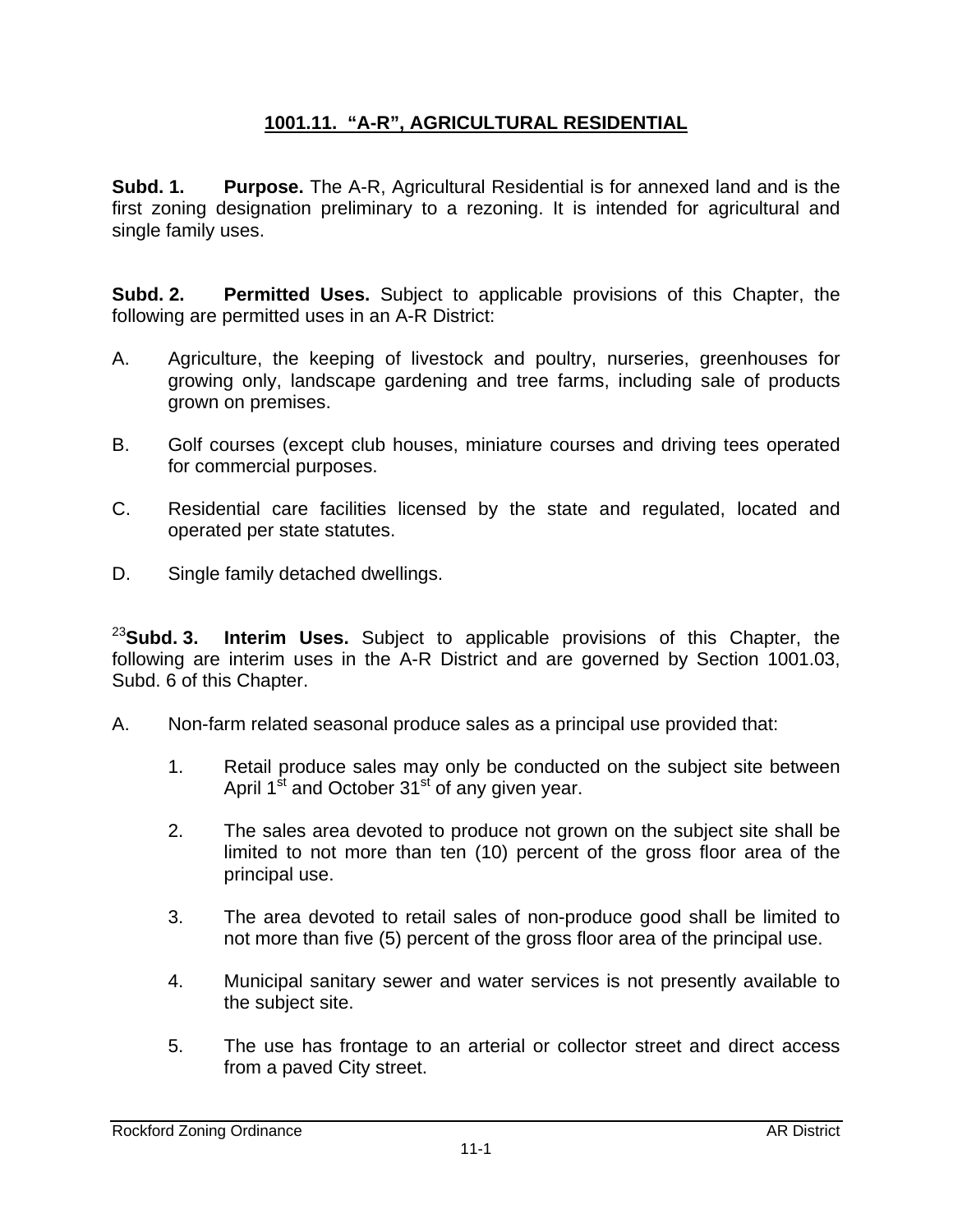- 6. Adequate off-street parking space and surface is provided and no parking related to such sales occurs on the public right-of-way.
- 7. Signs.
	- a. Are located only on the subject site and are not more than one hundred (100) feet from the point of sale.
	- b. Are limited to no more than two (2) structures totally not more than sixteen (16) square feet.
	- c. Are erected and removed daily and are not to be displayed at times when the sales operation is closed.
- B. Dog kennels provided that:
	- 1. No person shall maintain or operate any kennel or shelter without a license as regulated by the City Code.
	- 2. A minimum lot size of one (1) acre is required to be licensed for operation of a kennel or shelter.
	- 3. Every kennel or shelter shall be enclosed or fenced in such manner as to prevent the running at large or escape of animals confined therein.
	- 4. Both dog kennels and cat shelters shall be open for inspection by the City authorities at any time.
	- 5. It shall be unlawful for any person to own or keep three (3) or more dogs and/or cats over six (6) months of age on his/her premises in the City without obtaining a kennel license pursuant to this Section and the City Code.
- C. Home occupations provided that the following general provisions are met:
	- 1. No home occupation shall produce light, glare, noise, fumes, odor, or vibration that will in any way have an objectionable effect upon adjacent or nearby property.
	- 2. No equipment shall be used in the home occupation which will create electrical interference to surrounding properties. No equipment shall be use which creates visual or audible interference in any radio or television receivers off the premises or causes fluctuations in the voltage off the premises.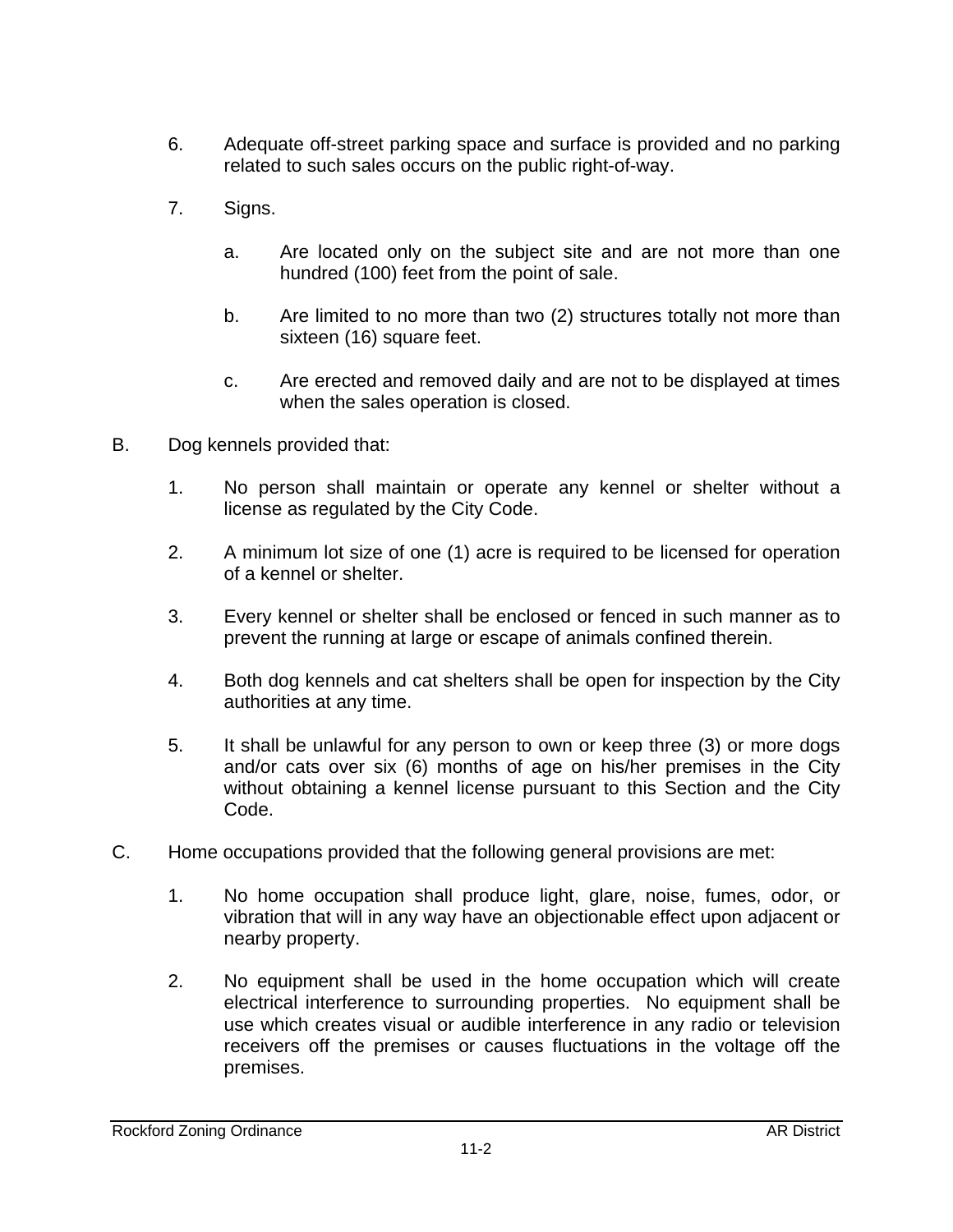- 3. Any home occupation shall be clearly incidental and secondary to the residential use of the premises, not more than ten (10) percent of the floor area of the dwelling unit shall be permanently set aside to be used in the conduct of the home occupation. It shall not change the residential character thereof, and shall result in no incompatibility or disturbance to the surrounding residential uses.
- 4. No home occupation shall require internal or external alterations or involve construction features not customarily found in dwellings except where required to comply with local and state fire and police recommendations.
- 5. There shall be no exterior storage of equipment or materials used in the home occupation, except personal vehicles used in the home occupation which comply with applicable provisions of this Chapter may be parked on the site.
- 6. The home occupation shall meet all applicable fire and building codes.
- 7. There shall be no exterior display or exterior signs or interior display or interior signs which are visible from outside the dwelling with the exception of directional and identification/business signs to the extent authorized by the provisions of Section 1001.08 of this Chapter.
- 8. All home occupations shall comply with the provisions of the City Code.
- 9. No home occupations hall be conducted between the hours of 10:00 PM and 7:00 AM unless approved by the City Council and said occupation is contained entirely within the principal building and will not require any onstreet parking facilities.
- 10. Home occupations shall not create a parking demand in excess of that which can be accommodated in an existing driveway, where no vehicle is parked closer than fifteen (15) feet from the curb line or edge of paved surface.
- 11. No person other than those who customarily reside on the premises shall be employed as part of the home occupation.
- 12. All permitted home occupations shall be conducted entirely within the principal building and may not be conducted in an accessory building.
- 13. Permitted home occupations include and are limited to: art studio, dressmaking, secretarial services, family day care, foster care, offices, teaching with musical, dancing and other instructions which consist of no more than one pupil at a time, and similar uses.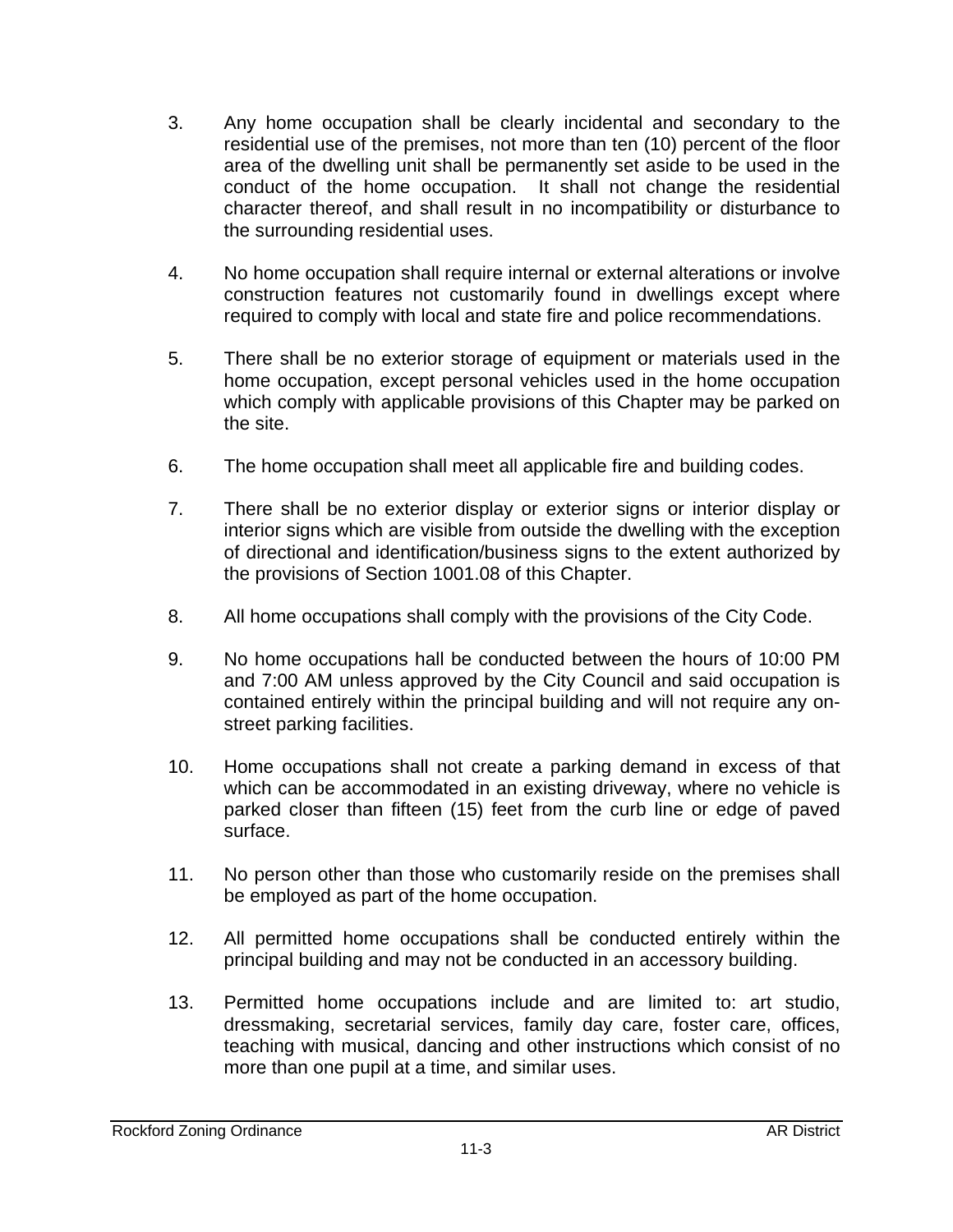- 14. The home occupation shall not involve any of the following: repair service or manufacturing which requires equipment other than found in a home; teaching which customarily consists of more than one (1) pupil at a time; over-the-counter sale of merchandise produced off the premises.
- D. Farms, farmsteads and farming.

**Subd. 4. Accessory Uses.** Subject to applicable provisions of this Chapter, the following are permitted accessory uses in the "A-R" District:

- A. Barns, stables, silos, other agricultural buildings.
- B. Fences as herein regulated.
- C. Keeping of not more than two (2) boarders or roomers by a resident family.
- D. Living quarters of persons employed on the premises.
- E. Parking as herein regulated.
- F. Private garage.
- G. Secondary uses customarily incident to the permitted or conditional uses allowed in the district.
- H. Signs as herein regulated.

<sup>23</sup>**Subd. 5. Conditional Uses.** Subject to applicable provisions of this Chapter, the following are conditional uses allowed in an A-R District: (Requires a conditional use permit based upon procedures set forth in and regulated by Section 1001.03, Subd. 5 of this Chapter.)

- A. Cemeteries, provided that:
	- 1. The site accesses on a major collector.
	- 2. The site is landscaped in accordance with Section 1001.09 of this Chapter.
	- 3. The provisions of this Chapter are considered and determined to be satisfied.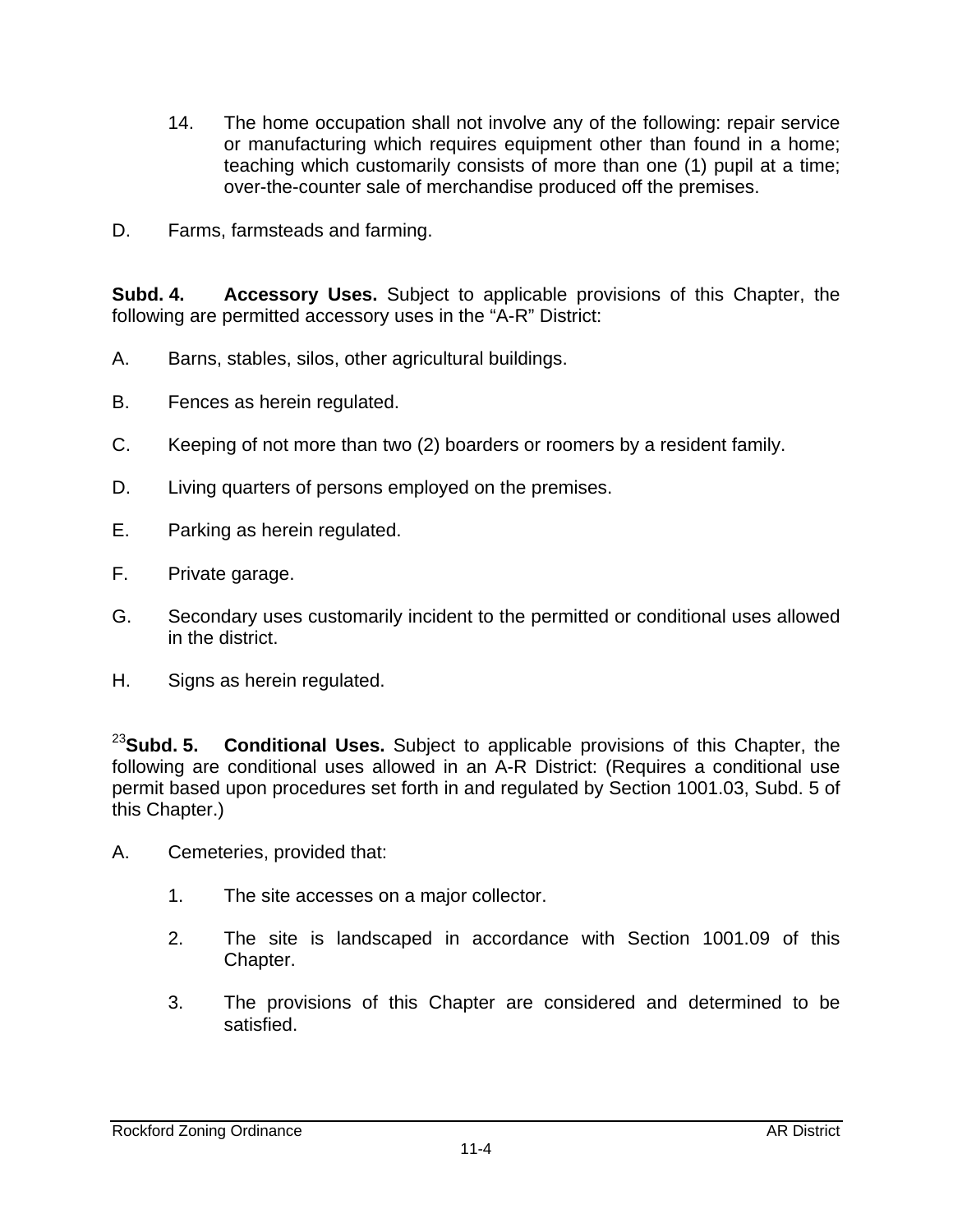- B. Municipal, administrative or service buildings or uses including public and semipublic institutions, libraries, museums, post offices, etc., except industrial type uses provided that:
	- 1. When abutting a residential use in a residential use district, the property is screened and landscaped in compliance with Section 1001.09 of this Chapter.
	- 2. The provisions of Section 1001.03 of this Chapter are considered and determined to be satisfied.
- C. Private recreation including golf club house, country club, swimming or tennis club provided that:
	- 1. The principal use, function or activity is open, outdoor in character.
	- 2 Not more than five (5) percent of the land area of the site shall be covered by buildings or structures.
	- 3. When abutting a residential use or a residential use district, the property is screened and landscaped for the protection of the abutting use, according to the provisions of Section 1001.09 of this Chapter.
	- 4. The land area of the property containing such use or activity meets the minimum established for the district.
	- 5. The use will not negatively impact the natural setting intended for this district or neighboring residential uses.
	- 6. The traffic generated by the use can be adequately accommodated (volume and weight) upon City streets serving the use.
	- 7. An adequate septic system and well can be established on the site.
- D. Public or semi-public recreational buildings and neighborhood or community centers; public and private educational institutions limited to elementary, junior high and senior high schools; and religious institutions such as churches, chapels, temples and synagogues provided that:
	- 1. Side yards shall be double that required for the district.
	- 2. Adequate screening from abutting residential uses and landscaping is provided in compliance with Section 1001.09 of this Chapter.
	- 3. Adequate off-street parking and access is provided on the site in compliance with section 1001.05 of this chapter and that such parking is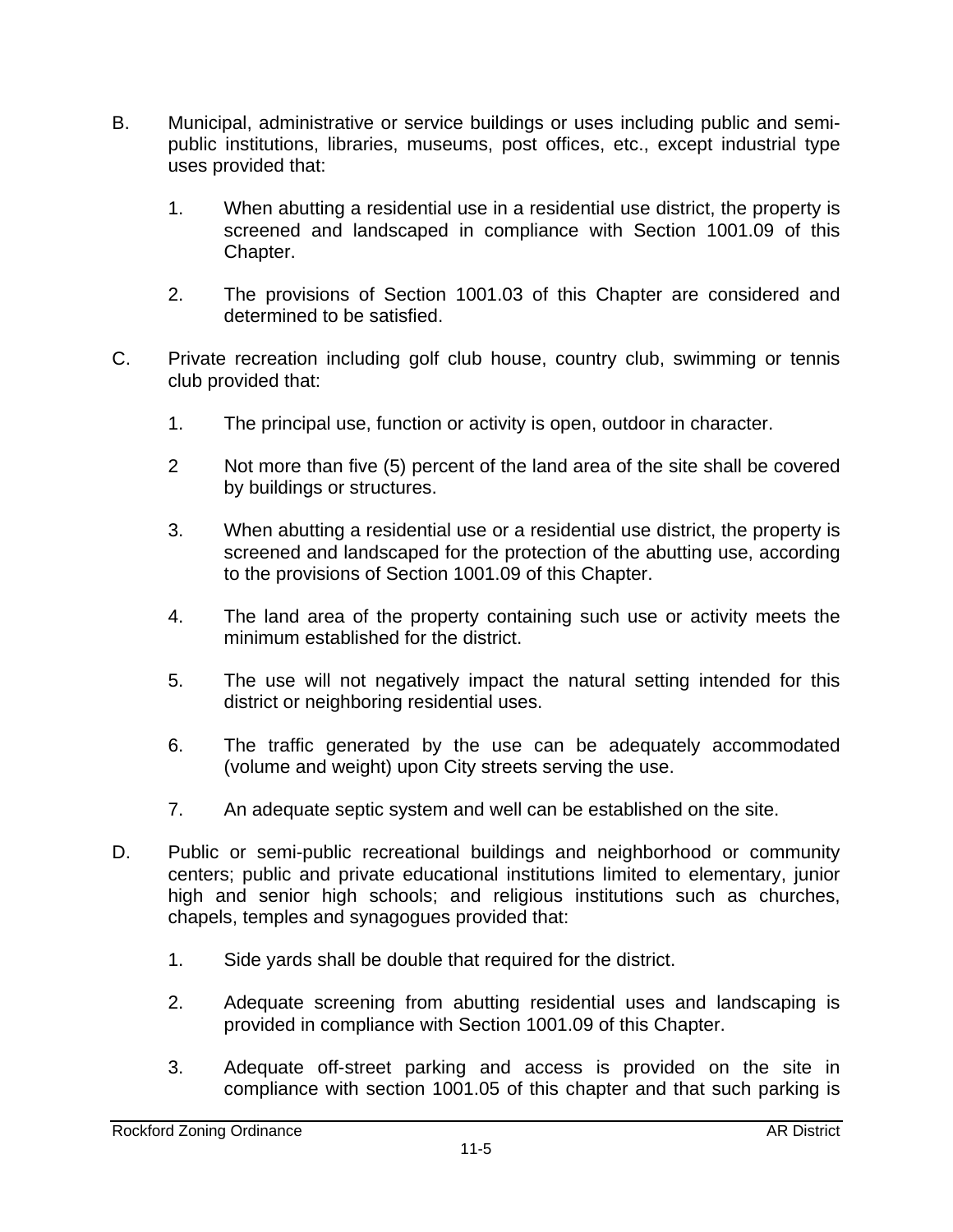adequately screened and landscaped from surrounding and abutting residential uses in compliance with Section 1001.09 of this Chapter.

- 4. Adequate off-street loading and service entrances are provided and regulated where applicable by section 1001.05 of this Chapter.
- 5. The provisions of Section 1001.03 of this Chapter are considered and determined to be satisfied.

**Subd. 6. Lot Area and Setback Requirements.** The following minimum requirements shall be observed in an A-R District, subject to additional requirements, exceptions and modifications set forth in this Chapter.

- A. Lot Area Requirements.
	- 1. Lot area: Not less than five (5) acres.
	- 2. Lot width: Not less than three hundred (300) feet.
	- 3. Lot depth: Not less than three hundred (300) feet.
- B. Principal Structure Setback Requirements.
	- 1. Front Yard:
		- a. One or Two Family: Not less than fifty (50) feet.
		- b. Other Uses: Not less than one hundred (100) feet.
	- 2. Side Yard:
		- a. One or Two Family: Not less than fifteen (15) feet, nor less than fifty (50) feet abutting a street.
		- b. Other Uses abutting residences: Not less than fifty (50) feet.
		- c. Other Uses: Not less than thirty (30) feet.
		- d. Detached access uses: Not less than fifteen (15) feet.
		- e. Attached access uses: Not less than fifteen (15) feet.